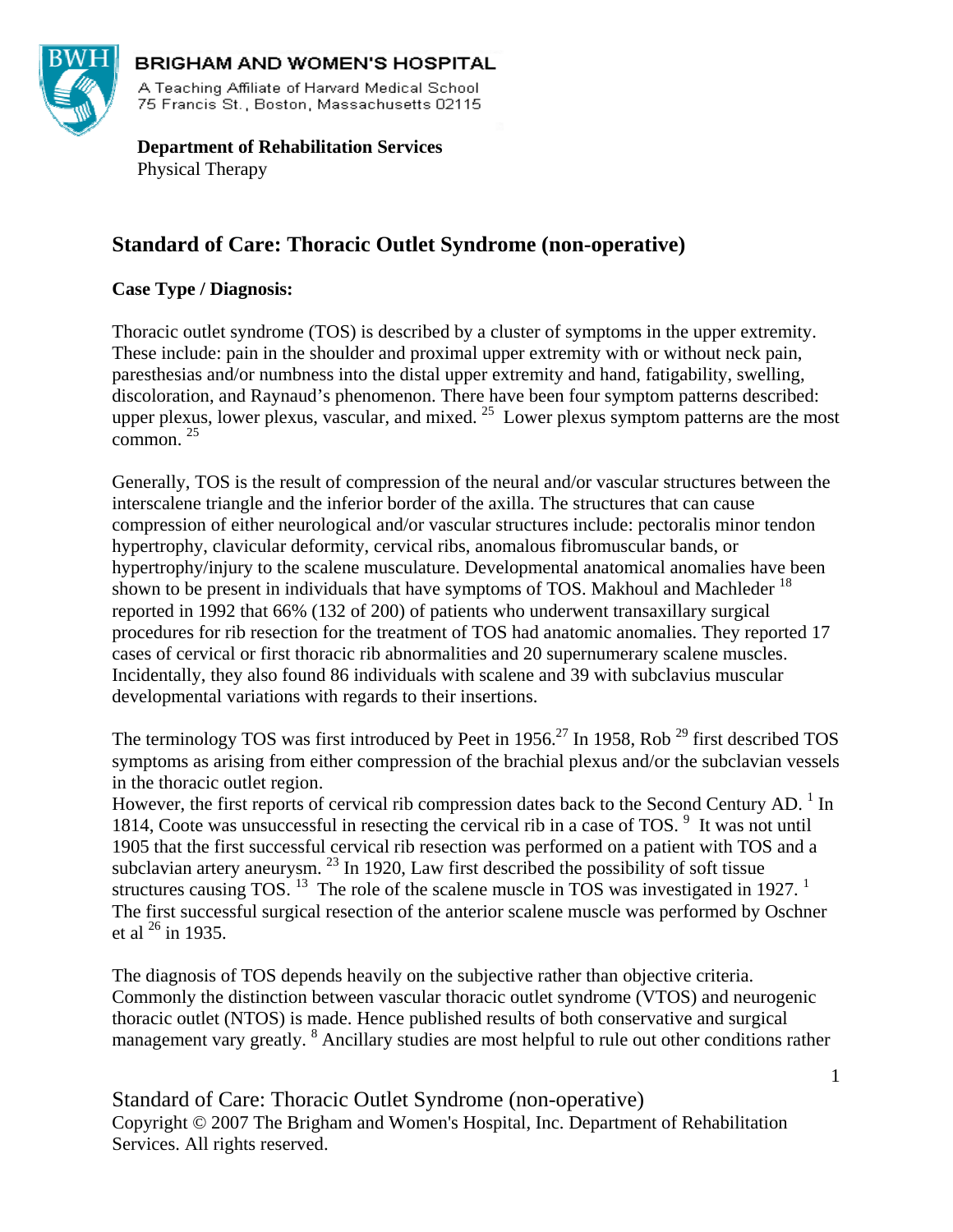than confirm the diagnosis of TOS. The diagnosis of VTOS is typically suspected by history and clinical presentation, and is confirmed by angiography or venography.

**Potential Imaging Studies**: These studies may be used (either individually or in combination) by physicians for the work-up of TOS.

## Radiographs:

- Cervical: May demonstrate a skeletal abnormality.
- Chest: May demonstrate a cervical or first rib (elevated or enlarged), clavicle deformity, and pulmonary disease.

## Electromyograms (EMG):

- Sensory
- Motor

## Vascular studies:

Angiography/ Venography: Establishes the diagnosis of axillary-subclavian deep venous thrombosis. Angiography/venography is an x-ray method in which contrast material is injected into a blood vessel to visualize it. The physician may perform a complete examination by injecting contrast material into the affected arm and also rotating the arm to provoke compression of the vein. Indications for angiography/venography include evidence of peripheral emboli in the upper extremity and suspected subclavian stenosis or aneurysm. Conventional angiography is typically performed when surgical intervention is considered in order to confirm the extrinsic compression of the artery. MR angiography is a non-invasive approach and allows for a good evaluation of the subclavian artery in both adducted and abducted positions of the arm.

Color flow duplex scanning (ultrasound): Color-flow duplex ultrasonography (CDS) assesses the presence and severity of stenosis and yields a combination of anatomic and hemodynamic information. CDS allows veins to be surveyed longitudinally and facilitates the identification of veins. It also decreases the need to assess Doppler flow patterns and venous compressibility.<sup>21</sup>

Magnetic Resonance Imaging(MRI): MRI is commonly used for vascular imaging. Many different MRI techniques are used and each exploits different properties of blood flow to achieve contrast. Phase display imaging has proven useful in differentiating signal of slow flow from that of intravascular thrombus. Imaging of peripheral vessels can be achieved with gradient refocused sequences, which provide bright intravascular signal over a wide range of flow velocities. These sequences may be combined with subtraction strategies to eliminate the signal from stationary tissues in order to generate an angiographic image. The advent of three-dimensional MR angiographic imaging techniques provides an effective way to display peripheral vessels <sup>14</sup>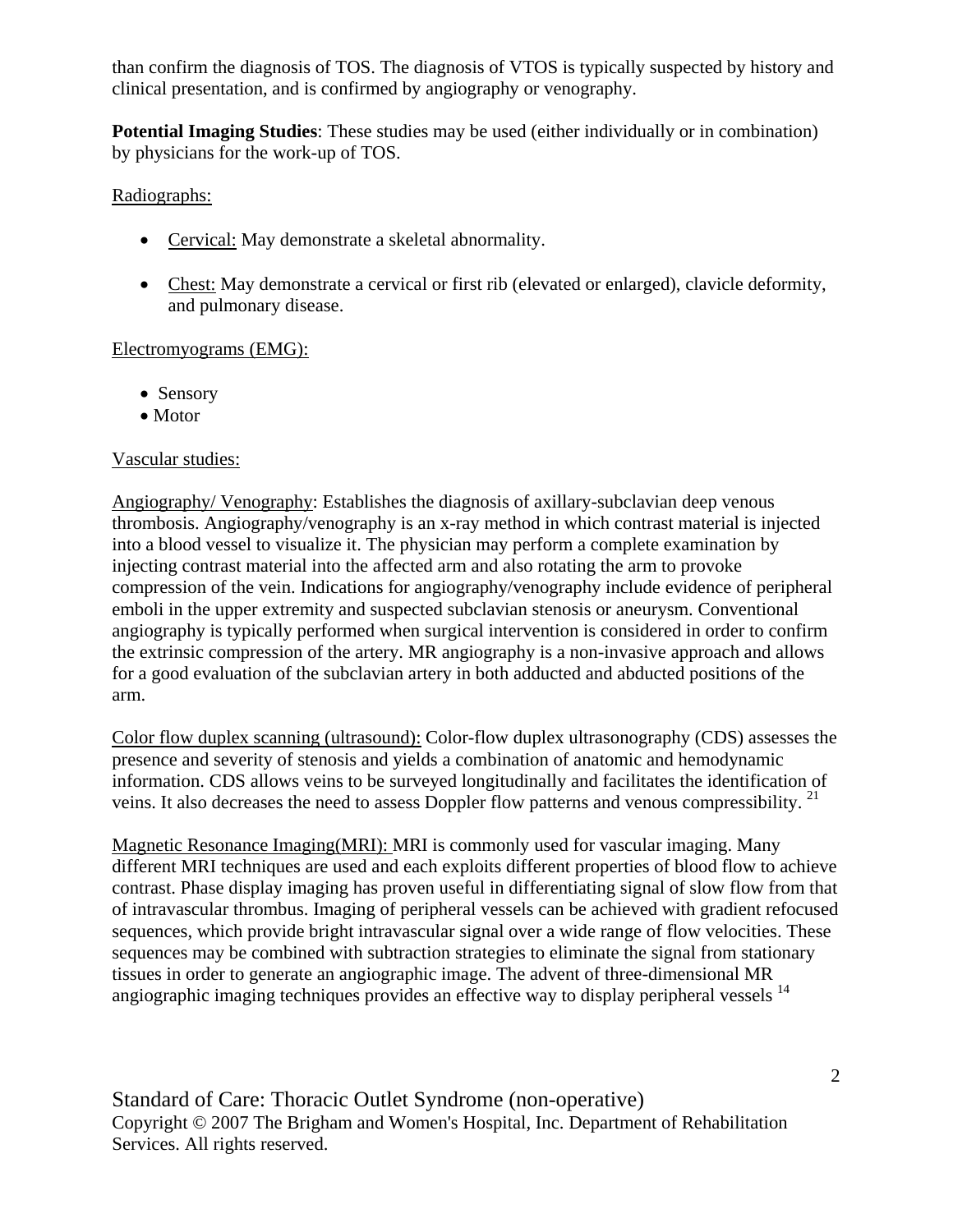Methemoglobin is the product of a stage of a blood clot that reflects the oxygenation state of hemoglobin within the red cells. Methemoglobin acts as an endogenous contrast agent. Using a T1-weighted magnetic resonance sequence (Magnetic Resonance Direct Thrombus Imaging, MRDTI) methemoglobin is identified as a high signal. Subactute thrombosis can be identified by MRDTI. $^{22}$ 

## **Treatment:**

Typically, the initial management for individuals with TOS is nonoperative with an emphasis on rehabilitative exercises. Surgical indications include: acute vascular insufficiency, progressive neurologic dysfunction, and/or unmanageable pain that failed conservative treatment. There are many surgical techniques; typically they involve the release and/or removal of the structures that cause compression (i.e. scalene/pectoralis minor muscle release, first rib resection, cervical rib excision, and resection of fibromuscular bands).

In terms of surgical management of TOS, careful selection of patients is required for satisfactory surgical results. A well-coordinated team of thoracic surgeons, neurologists, and physical therapists is key.<sup>3</sup> In addition, in more severe cases it has been shown that physical therapy cannot replace surgery.<sup>2</sup> Optimal treatment of TOS, either neurogenic or vascular, is highly controversial, especially regarding the role of surgery.

Surgical decompression for patients with TOS has been shown to be both an efficient and dependable treatment intervention; however, results worsen over time. <sup>4</sup> It has been reported that there is no significant difference in terms of relief of symptoms in postoperative outcomes between individuals who have had excision of either a cervical rib or of a first rib.  $^{10}$  Landry et al. 12 reported on their series of 79 patients at mean follow-up of 4.2 years. Of the 79 patients, 15 had a first rib resection and 64 were managed conservatively. They found that most patients who were conservatively managed, in their nonrandomized series, returned to work and had significant improvement in symptoms. In contrast, those individuals who underwent a first rib resection did not have an improved functional outcome.

This Standard of Care outlines the conservative physical therapy evaluation and management of a patient with TOS. Please see the separate Standard of Care for patients with VTOS.

Possible ICD.9 codes:

353.0 Thoracic Outlet Syndrome 719.41 Shoulder Pain

## **Indications for Treatment:**

- 1. Impaired range of motion: shoulder / upper extremity
- 2. Impaired function: shoulder / upper extremity
- 3. Poor posture; cervical spine, shoulder girdle/upper quarter
- 4. Weak posterior (scapular, shoulder, trunk extensors) musculature
- 5. Tight anterior neck, shoulder and chest musculature
- 6. Pain and / or parathesias in one or both upper extremities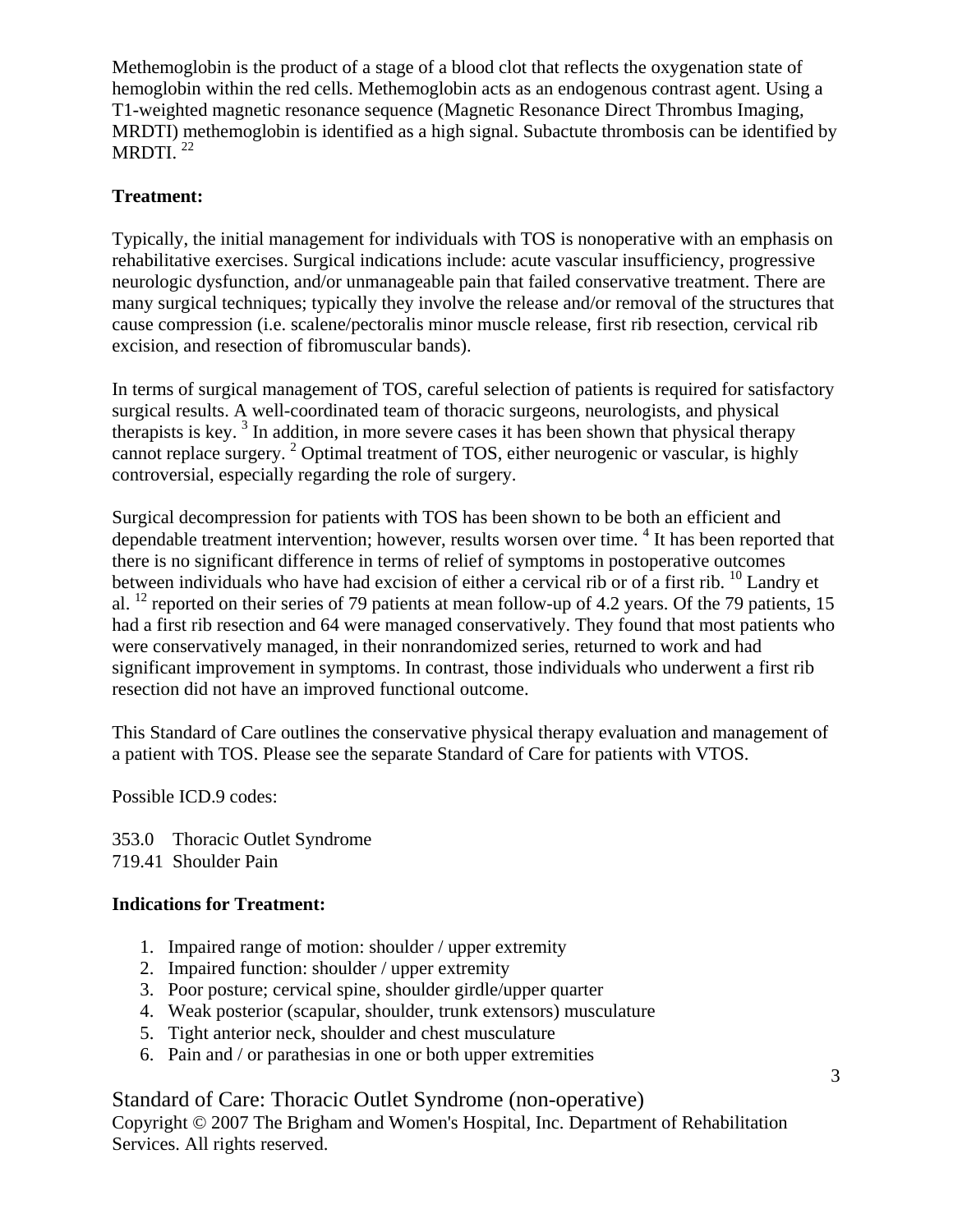#### **Precautions for Treatment:**

- No contraindications for physical therapy interventions.
- If suspected diagnosis of Vascular TOS upon physical therapy examination of the upper quarter, then immediately collaborate with the referring physician, nurse practitioner, physician's assistant, etc. for proper diagnosis and timely intervention. After collaboration with referring source(s), appropriate referral(s) will be made.

#### **Examination:**

**Medical History**: Review the Rehabilitation Department's medical history questionnaire (on an ambulatory eval), patient's medical record (during the inpatient stay) and medical history reported in the Hospital's Computerized Medical Record. Review any diagnostic imaging, tests, work up and operative report listed under LMR. Thoroughly review the attending physician's note(s) to determine underlying involved structure (which vascular tissue(s) are compromised). Inquire if any history of trauma ever to clavicle, neck (whiplash), shoulder. Typically patients with TOS have no previous injury, and symptoms are insidious in nature.

**History of Present Illness:** Interview the patient to review history and any relevant information. If the patient is unable to give a full history, then interview the patient's legal guardian or custodian. Note when and where on body symptoms first appeared, how frequently symptoms are currently appearing, nature of current symptoms, worsening pattern to symptoms, duration of symptoms. Ask patient what is his/her current level of physical activity. What is the patient's goal of coming to therapy. Assess patient's current knowledge and understanding of diagnosis.

**Social History**: Review the patient's home, work, recreational, and social situation. Areas to focus on are upper extremity weight-bearing activities, excessive reaching, lifting, or carrying loads with upper extremities. Inquire if any environmental issuessuch as position or movements (including sleep positions) which may irritate symptoms.

**Medications:** Patient may be on anti-inflammatory medication, pain medications, and possibly anti-depressants. Patients may be on other medications for secondary medical conditions.

**Examination** (Physical / Cognitive / applicable tests and measures / other) This section is intended to capture the most commonly used assessment tools for this case type/diagnosis. It is not intended to be either inclusive or exclusive of assessment tools.

**Pain:** As measured on the Visual Analog Scale/Verbal Rating Scale/Numerical Rating Scale, activities that increase symptoms decrease symptoms, location of symptoms and irritability level. Use body diagram to indicate all areas where symptoms are reported and which are most frequently present.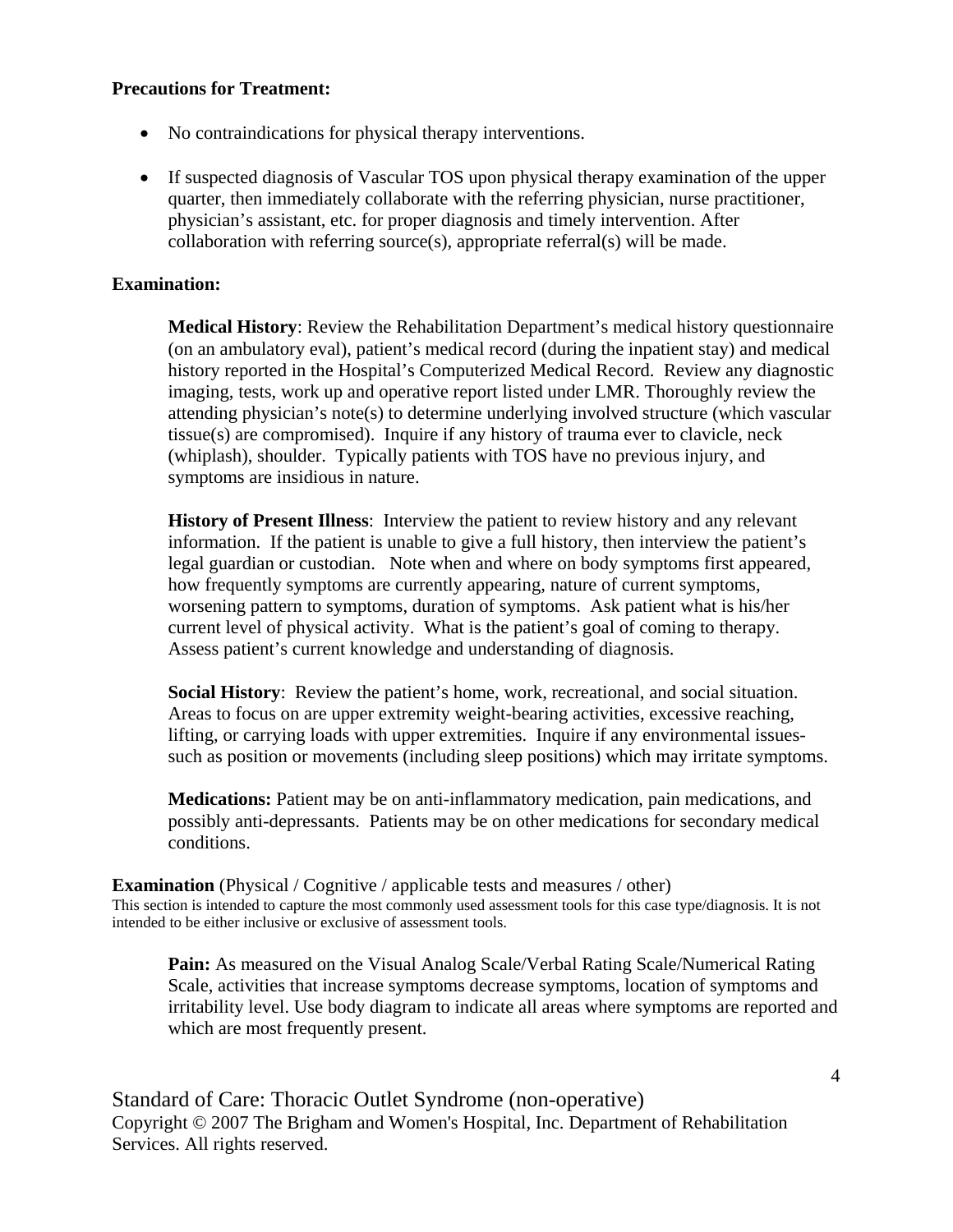**Visual Inspection:** Attention to the healing of the incision (if they have any surgical invention), ensuring there are no signs of infection, swelling or adhesions. In addition, visual inspection of the involved entire spine and upper extremities in regards to edema, discoloration, specific hypertrophy and/or atrophy and overall appearance( scoliosis, cspine and l-spine curves, height of scapulae and iliac crests). In women, pendulous breasts maybe a factor affecting posture.

**Palpation:** Comparison of involved and uninvolved extremity.

- Palpate entire shoulder girdle and upper extremity. Focus on presence and extent of musculature atrophy and swelling.
- Pulses: Carotid, Brachial, and Radial.
- There may be pain with palpation of the scalene musculature, the sublavius muscle as it attached to the  $1<sup>st</sup>$  rib, and also along the brachial plexus.
- There maybe a positive Tinel sign over the superclavicular area at the insertion of the anterior scalene muscle.

**Edema:** If swelling is present, then girth measurements to be taken on both involved and uninvolved upper extremity (in centimeters):

- Widest part of upper arm. (Document level as # of cm. distal to the tip of the acromion)
- Elbow (around the olecrenon process).
- Wrist
- Severe edema can be assessed using upper extremity volumetric measurements.

## **Range of Motion:**

- Initial ROM assessment of the cervical spine, involved shoulder, and entire upper extremity as compared to the uninvolved side. Observe and note critically the scapulo-humeral quality of movement
- Muscle length testing: Pectoralis Major & Minor, Scalenes, Sternocleidomastoid.

**Neurologic exam:** Reflexes are typically intact.

**Muscular Performance:** Manual Muscle Testing (MMT) is used to get a baseline of a patient's strength. Particular attention should be placed on upper back strength and proximal shoulder strength. Likely poor strength in these areas will be present leading to poor posture and overall poor shoulder mechanics. Handgrip with dynamometer testing is recommended at baseline. Muscle weakness is typically not noted. However, if present, it is typically mild and most prominent in the thenar, hypothenar, and interosseous muscles inervated by the ulnar nerve.

**Sensation:** Hypestehesia may occure in the C8-T1 dermatomes. If sensation is found to be abnormal via objective dermatomal screen, further assessment would be indicated. Perform Tinel testing of ulna and median nerves; carpal tunnel compression. In addition,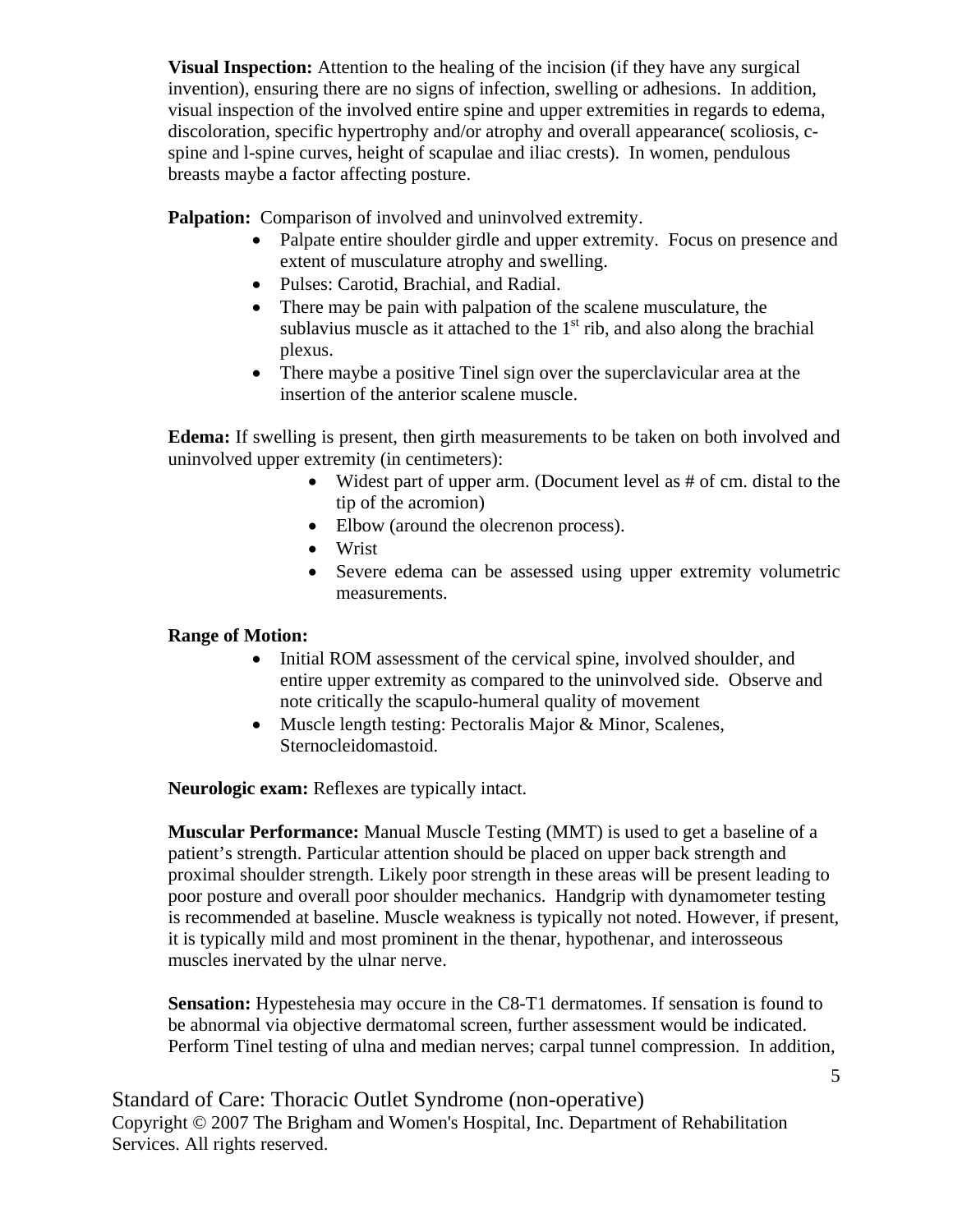additional neural tension testing can be utilized. Documentation should be specific regarding the point/ position of positive symptoms. Subsequent re-testing can be used to compare progress or decline of symptoms of irritability. A Semmes-Weinstein Monofilament Screen may be used in order to identify patients with peripheral nerve branch involvement as well as to track their progress. In general, monofilament testing has been shown to be a sensitive monitor of peripheral nerve function. <sup>16, 24</sup> The Semmes-Weinstein monofilaments have been shown to vary relatively little in terms of their application force. These forces are consistently reproducible over time in clinical testing.<sup>7</sup>

**Posture/alignment:** Primary focus on sitting and standing upper quadrant and upper back posture. These patients tend to be at the extremes of rounded shoulders and forward head positions. It is important that positions which strain/ overuse the upper torso be analyzed such as posture/ positioning of musical instrument or work/ tools, time spent doing task, ability to modify task or tools. Note whether patient is able to tolerate correction of posture in standing to neutral without symptoms and if patient is able to sustain corrected posture (x seconds or minutes during examination).

**Breathing:** With relaxed breathing the scalene musculature is active on inspiration through full inspiratory excursion. However, patients with TOS often are unable to keep the scalene musculature quiet during inspiration. Patient typically have difficulty with diaphragmatic breathing.

**Neurodynamic Testing:** The nervous system should be examined both functionally and specifically. Functional examination consists of having the patient elevate their arms with the elbow extended and with the elbow flexed. The point of tension is noted during the elbow range of motion. This is position is compared to specific examination of upper limb tension testing. There are 4 main tests that assess the extensibility of neural structures, with each one biasing a different aspect of the nervous system. Full description of each test can be found in Chapter 3: The Cervical Spine of Orthopedic Physical Therapy Assessment by Magee.<sup>17</sup>

**Gait & Balance:** Gross assessment to determine patient's safety and to ensure independence with transfers, gait, and stairs. Further in depth assessment to be conducted if impairments noted in screening.

**Special Tests:** Potential thoracic outlet special tests:

- Allen
- Wright
- Adson
- Halstead
- Roos
- Costoclavicular
- Hyperabduction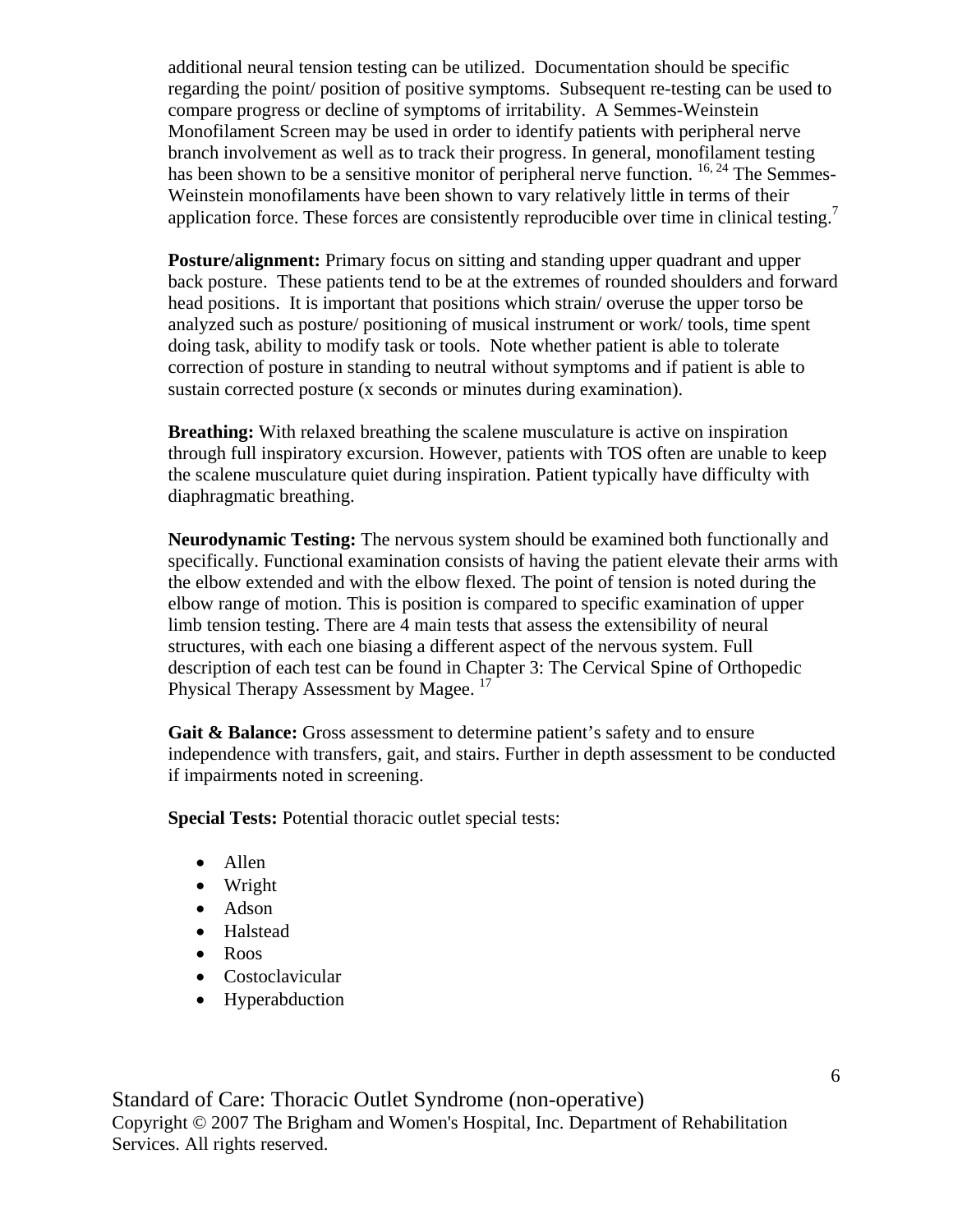Full description of each test can be found in Chapter 5: The Shoulder of Orthopedic Physical Therapy Assessment by Magee.<sup>17</sup>

A cluster of special tests is recommended when evaluating a patient with suspected TOS. Gillard et al. 11 prospectively assessed 48 patients with a clinical presentation of TOS. They used a number of standardized provocative tests (three of which were the Adson, Hyperabduction Test, Wright), an electromyogram, a Doppler ultrasonogram, and a helical CT arterial and/or venous angiogram to evaluate for the presence of TOS. They found that the cluster of these provocative tests had mean sensitivity and specificity values of 72% and 53%, respectively, with improved values for the Adson test (positive predictive value [PPV], 85%) and the hyperabduction test (PPV, 92%). The more positive the provocative tests, the higher the specificity. Doppler ultrasonography visualized vascular abnormalities and supported the diagnosis in patients with at least five positive provocative tests. Electrophysiological studies were found to be helpful for differential diagnosis and for detecting concomitant abnormalities.

## **Differential Diagnosis:**

- o VTOS as a stand-alone issue or in conjunction with neurological compromise.
- o Shoulder Pathology
- o Pathologic Lesion (tumor/cyst/infection)
- o Cervical Radiculopathy
- o Brachial Plexus Neuritis / Injury
- o Postural Palsy
- o Raynaud Disease
- o Ulnar Nerve Compression (at the elbow)
- o Overuse
- o Peripheral nerve entrapment

#### **Functional Assessment:**

Use of a shoulder specific functional capacity questionnaire is recommended to establish early post-op status and track progress.

Possible tools:

- Simple Shoulder Test (SST)
- American Shoulder and Elbow Surgeon's Shoulder Evaluation Short Form (ASES-SF)
- Shoulder Pain and Disability Index (SPADI)

The SST  $^{15}$  and the ASES-SF<sup>6</sup>, and the SPADI<sup>28</sup> are all standardized self- assessments of shoulder function and have been found to have fairly high responsiveness as well as high test-retest reliability as compared to other shoulder outcome tools.<sup>5</sup> The SST has a standardized response mean of 0.87, confidence interval 0.52, 1.22; while the ASES-SF had a standardized response mean of 0.93, confidence interval 0.57, 1.29.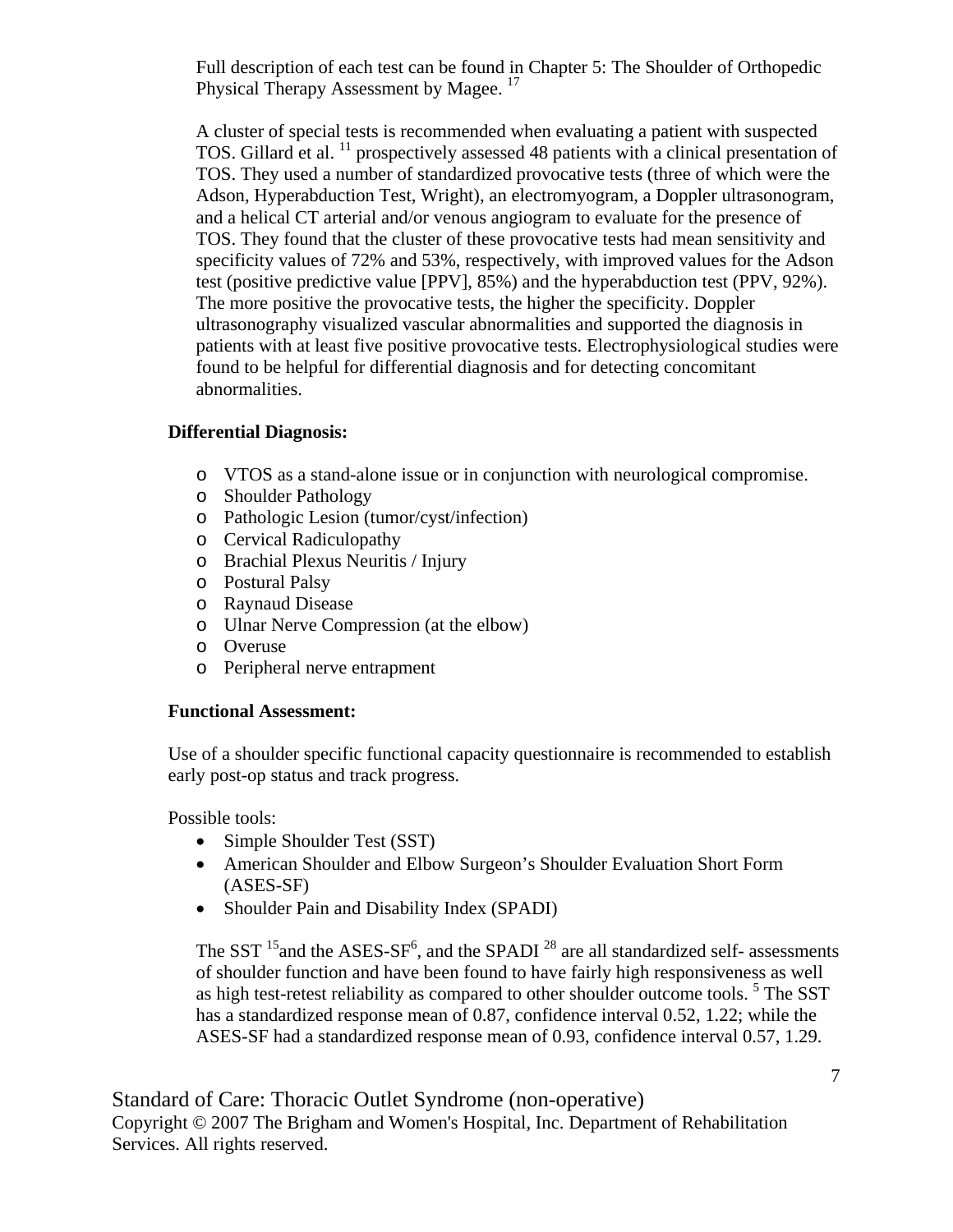The intraclass correlation coefficients for the SST and ASES-SF are 0.99 and 0.96, respectively. They both are very simple and quick for the subject and investigator to fill out. The SST has been shown to be sensitive for various shoulder conditions as well as sensitive to detect changes in shoulder function over time. <sup>19, 20</sup> The SPADI is another subjective questionnaire that has a pain and disability/function components. This scale uses a visual analog scale to measure pain while subjective questions are used to assess function of the shoulder. The pain and function components are weighted accordingly since there are 5 pain scales and 8 functional questions, and then the total score is computed by averaging the pain and functional score. With the SPADI, unlike the other outcome measures a higher value indicates greater pain and disability.

## **Evaluation / Assessment:**

Establish underlying reason for need of Skilled Services.

## **Potential Problem List** (Impairment(s) and/ or dysfunction(s))

- 1. Pain
- 2. Decreased ROM Shoulder / Upper Extremity
- 3. Decreased Strength Upper Back Musculature / Upper Extremity Musculature
- 4. Decreased Function as compared to baseline
- 5. Decreased Knowledge of Activity Modification
- 6. Decreased Knowledge of Rehabilitation Progression

## **Prognosis/Expected Outcomes: Literature Review**:

Patients with TOS treated with conservative management have varying degrees of outcomes. Upon discharge from skilled physical therapy intervention, are advised to continue with their home exercise program indefinitely.

The alternative to conservative (medical and physical therapy) management for patients with TOS is surgical intervention that resects the pathological symptom provoking structure (first rib, scalenes, or other muscular structures).

## **Goals of Intervention**

Goals of intervention are individualized for each patient's current health status. Potential goal categories are:

- 1. Decrease Pain
- 2. Independent in activity modulation and use of any adaptive device(s) for function.
- 3. Restore ROM
- 4. Restore Strength
- 5. Improve Posture
- 6. Enhanced / Normalized Breathing
- 7. Improve Body Mechanics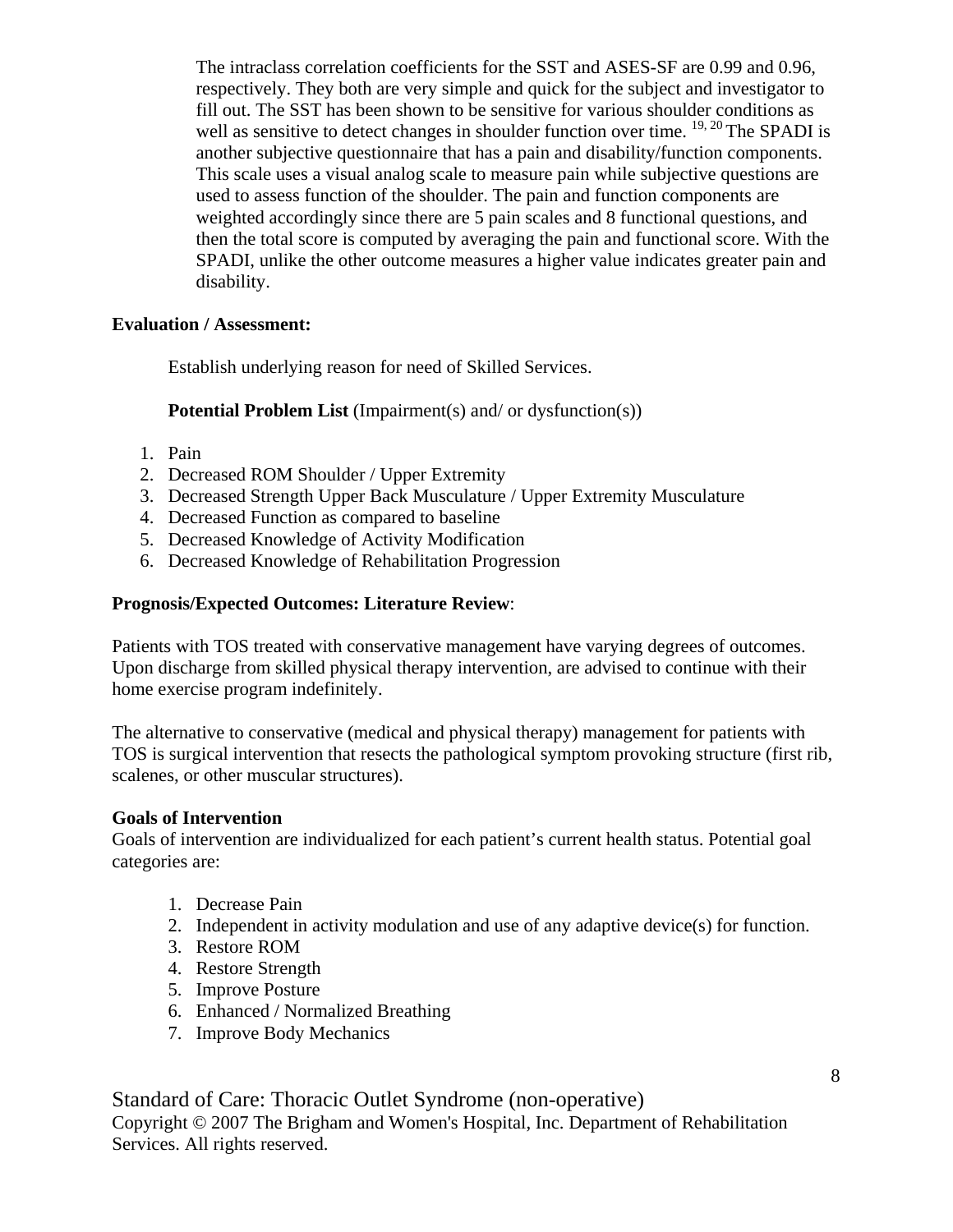- 8. Increase Function-include specific goals patient has identified for self care, ADLs, work and/or recreation.
- 9. Independent with Home exercise program

## **Treatment Planning / Interventions**

| <b>Established Pathway</b>  | Yes, see attached. | X No |
|-----------------------------|--------------------|------|
| <b>Established Protocol</b> | Yes, see attached. | X No |

#### **Interventions most commonly used for this case type/diagnosis.**

This section is intended to capture the most commonly used interventions for this case type/diagnosis. It is not intended to be either inclusive or exclusive of appropriate interventions.

Typically these patients present with impairments that require:

- Patient / family education as below
- Potential use of modalities to assist with pain reduction
- A gradually progressed anterior (cervical spine and trunk) muscular stretching program
- Gradually progressed upper back strengthening program
- Joint mobilization as indicated (rib, glenohumeral, scapulothoracic, cervical spine joints)
- Restoration of shoulder / upper extremity ROM through Active / Passive ROM, Hold/Relax, Contract/Relax Techniques
- Establishment of appropriate diaphragmatic breathing
- Gradual functional activity progression including work and recreational activities.

## **Frequency & Duration**

Initial physical therapy assessment should be completed as soon as possible (hopefully within 24 hours) of physician referral.

Outpatient Care: 1-2x week/ for 2-3 months as indicated by patient's status and progression.

## **Patient / family education**

- 1. Instruction in HEP (home exercise program)
- 2. Instruction in correct posture
- 3. Instruction in appropriate breathing
- 4.
- 5. Instruction in correct body mechanics
- 6. Instruction in pain control and ways to minimize inflammation
- 7. Instruction in activity level modification / joint protection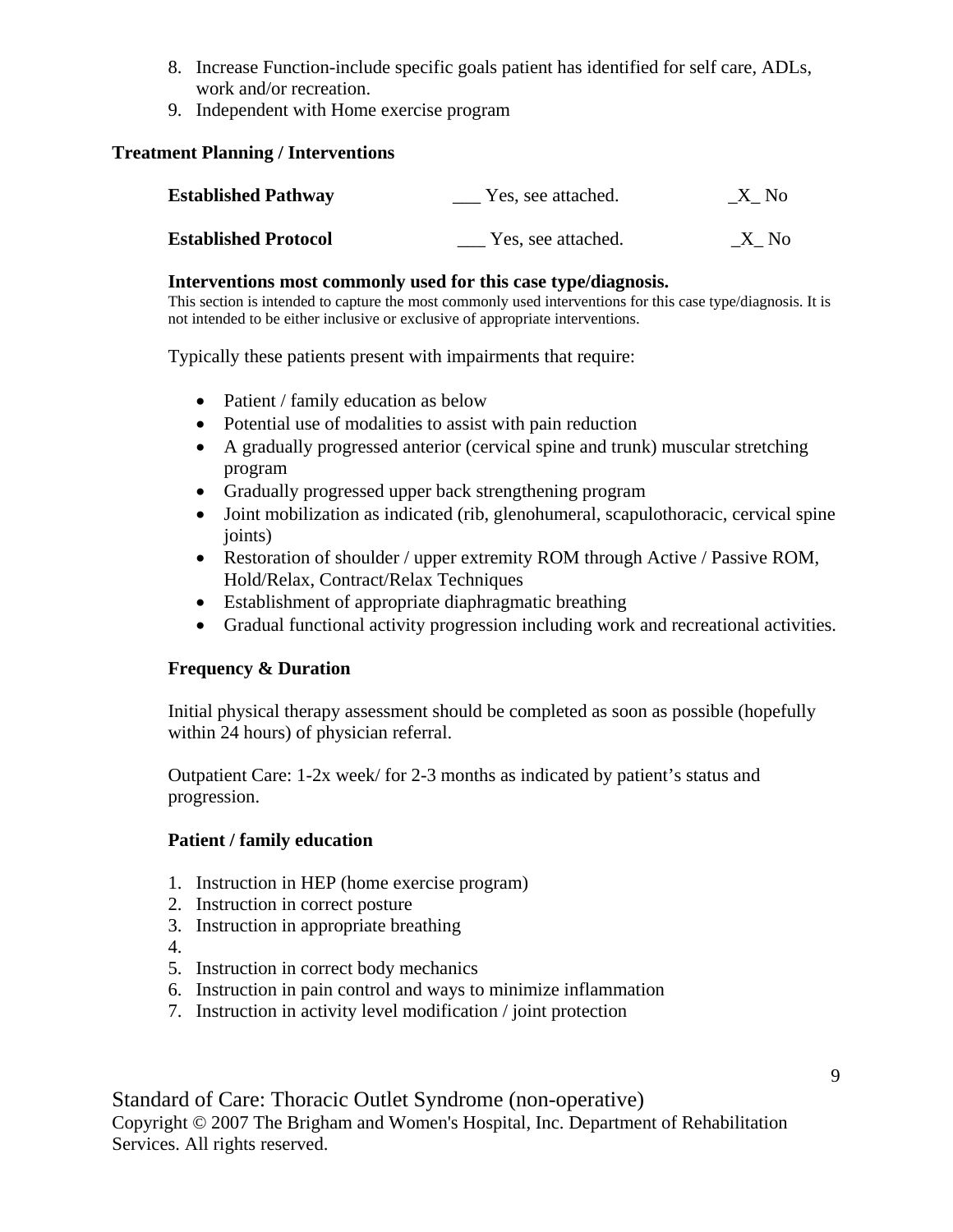#### **Recommendations and referrals to other providers.**

Problem solving adaptive equipment must be done in conjunction with the attending physician. Adaptive equipment can be quite expensive- eg musical instrument adaptation with mandible (chin rests) bars for violins, clarinet or flute extension pieces. Solutions for professional musicians must be analyzed with involvement by the patient's instructor(s) and the person(s) doing the work. If work station changes seem to be indicated that would required the employer to make or modify the patient's job, the referring physician should be involved in prescribing work modification.

#### **Re-evaluation / assessment**

Standard Time Frame- 30 days or less if appropriate

Other Possible Triggers- A significant change in signs and symptoms

#### **Discharge Planning**

Commonly expected outcomes at discharge – Patient should be/have:

- Independent with Home Exercise Program
- Independent with self management of symptoms
- Independent with Posture correction
- Independent with correct Body Mechanics
- Full Shoulder / Upper Extremity ROM
- Upper back strength of all musculature of at least  $4/5$
- Shoulder / upper extremity musculature strength of at least 4/5

Transfer of Care – Possibly a physical therapist closer to where the patient lives, if traveling to BWH is too inconvenient for consistent rehabilitation care. In this case the therapist in the community will be given a copy of this standard of care to assist them in guiding the patient's treatment.

Patient's discharge instructions – Continue with individualized home program indefinitely to ensure maintenance of ROM, strength, posture and function.

Author: Reviewed By: Reg Wilcox III, PT Kenneth Shannon, PT 9/2004 Janice McInnes, PT

## **Revised**

Reg Wilcox III,PT 9/2007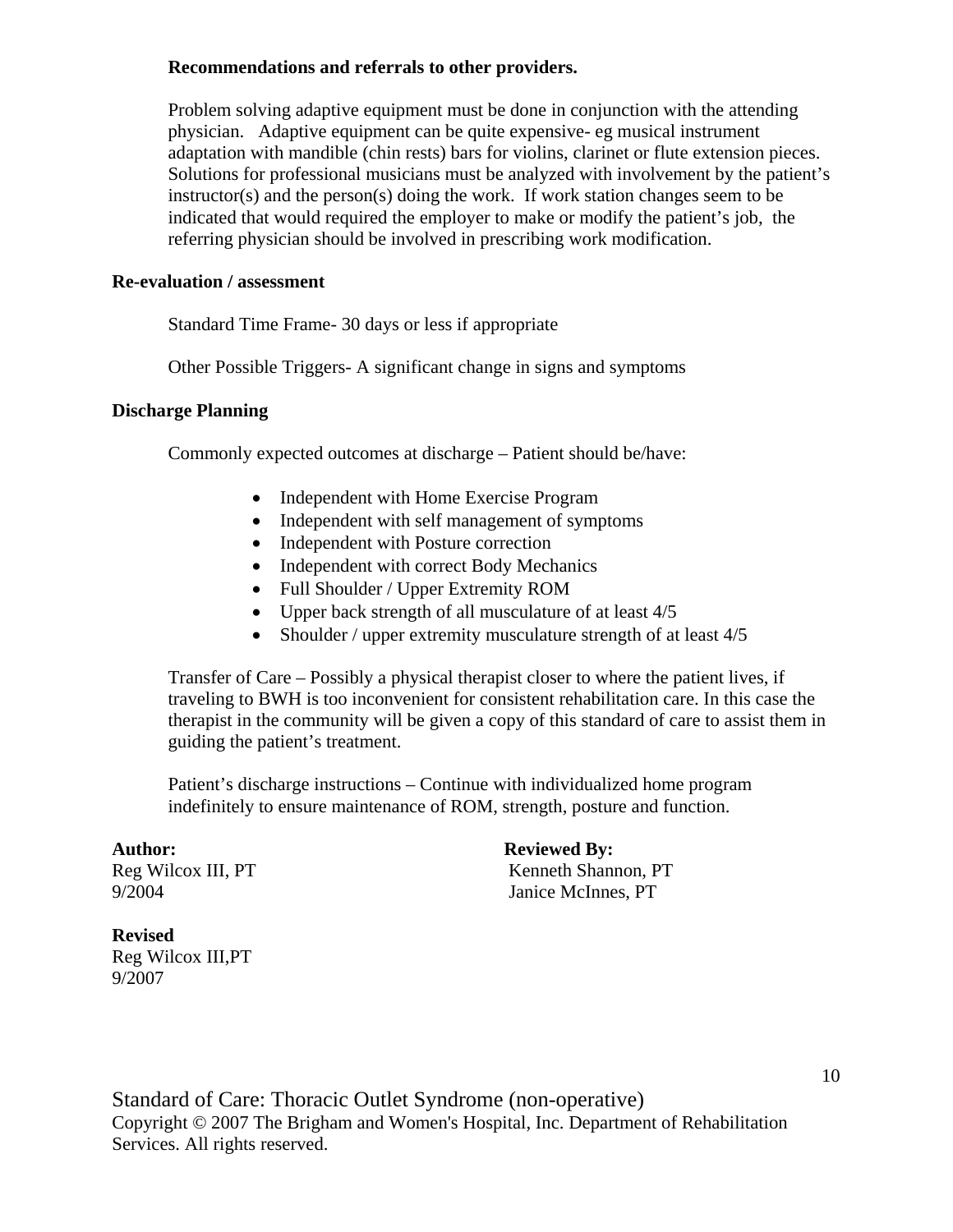#### **References**

1. Adson AW, Coffey JR. Cervical Rib. *Ann Surg*. 1927;85:839.

2. Aligne C, Barral X. Rehabilitation of patients with thoracic outlet syndrome. *Ann Vasc Surg*. 1992;6(4):381-389.

3. Athanassiadi K, Kalavrouziotis G, Karydakis K, Bellenis I. Treatment of thoracic outlet syndrome: long-term results. *World J Surg*. 2001;25(5):553-557.

4. Balci AE, Balci TA, Cakir O, Eren S, Eren MN. Surgical treatment of thoracic outlet syndrome: effect and results of surgery. *Ann Thorac Surg*. 2003;75(4):1091-6; discussion 1096.

5. Beaton D, Richards RR. Assessing the reliability and responsiveness of 5 shoulder questionnaires. *J Shoulder Elbow Surg*. 1998;7(6):565-572.

6. Beaton DE, Richards RR. Measuring function of the shoulder. A cross-sectional comparison of five questionnaires. *J Bone Joint Surg Am*. 1996;78(6):882-890.

7. Bell-Krotoski J, Tomancik E. The repeatability of testing with Semmes-Weinstein monofilaments. *J Hand Surg [Am]*. 1987;12(1):155-161.

8. Bhattacharya V, Hansrani M, Wyatt MG, Lambert D, Jones NA. Outcome following surgery for thoracic outlet syndrome. *Eur J Vasc Endovasc Surg*. 2003;26(2):170-175.

9. Coote H. Exostosis of the left transverse process of the 7th cervial vertegra surrounded by blood vessels and nerves. Successful removal. *Lancet*. 1861;1:360-361.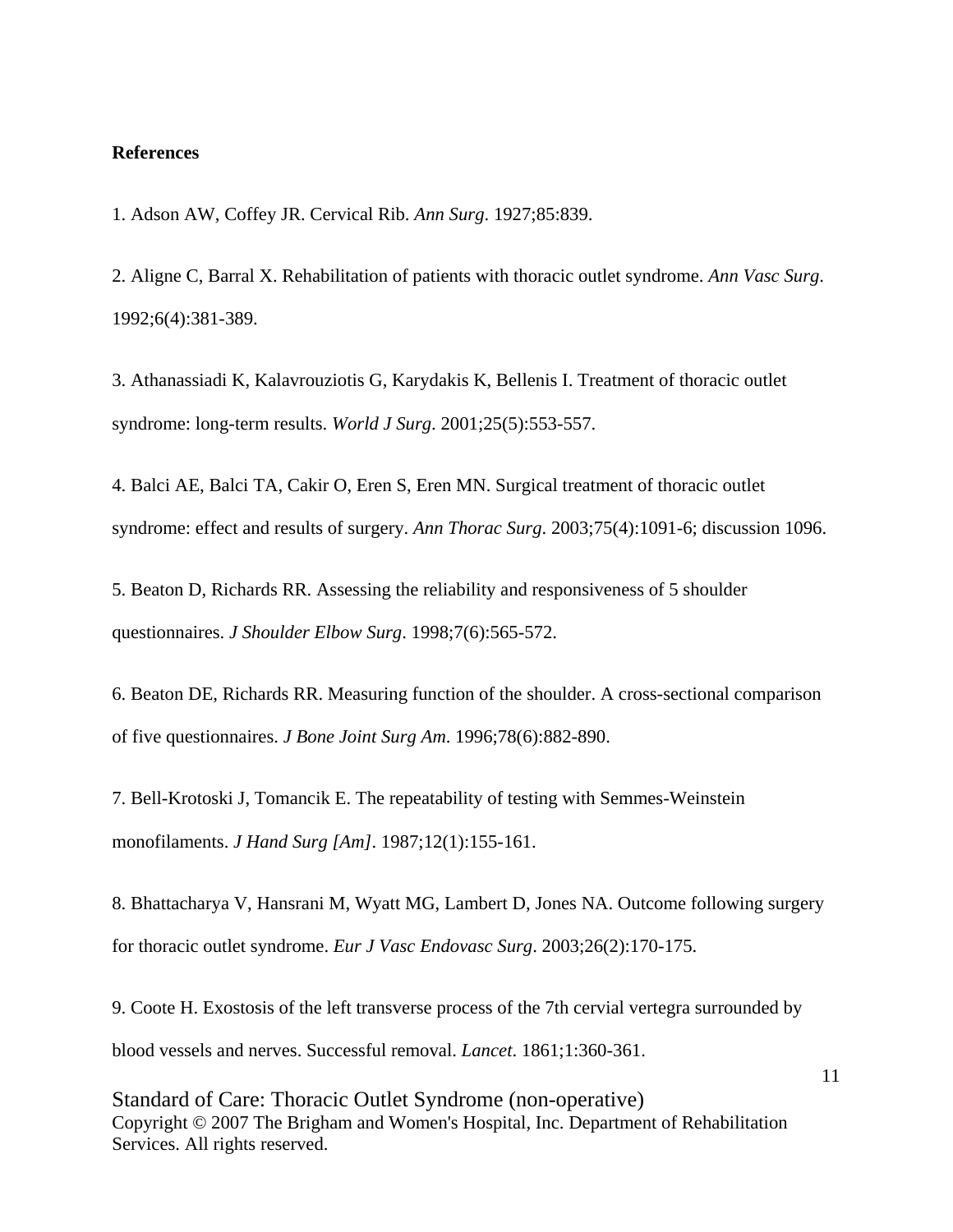10. Davies AH, Walton J, Stuart E, Morris PJ. Surgical management of the thoracic outlet compression syndrome. *Br J Surg*. 1991;78(10):1193-1195.

11. Gillard J, Perez-Cousin M, Hachulla E, et al. Diagnosing thoracic outlet syndrome: contribution of provocative tests, ultrasonography, electrophysiology, and helical computed tomography in 48 patients. *Joint Bone Spine*. 2001;68(5):416-424.

12. Landry GJ, Moneta GL, Taylor LM,Jr, Edwards JM, Porter JM. Long-term functional outcome of neurogenic thoracic outlet syndrome in surgically and conservatively treated patients. *J Vasc Surg*. 2001;33(2):312-7; discussion 317-9.

13. Law AA. Adventitious ligaments simulating cervical ribs. *Ann Surg*. 1920;72:497.

14. Lim TH, Saloner D, Anderson CM. Current applications of magnetic resonance vascular imaging. *Cardiol Clin*. 1989;7(3):661-683.

15. Lippitt SB, Harryman DT, Matsen FA. A practical tool for evaluating function. The simple shoulder test. In: Matsen FA, Fu FH, Hawkins RJ, editors. The shoulder: a balance of mobility and stability. *American Academy of Orhtopedic Surgeons*. 1993;:501-518.

16. Lundborg G, Gelberman RH, Minteer-Convery M, Lee YF, Hargens AR. Median nerve compression in the carpal tunnel--functional response to experimentally induced controlled pressure. *J Hand Surg [Am]*. 1982;7(3):252-259.

17. Magee DJ. The Cervical Spine & The Shoulder. In: Biblis MM, ed. *Orthopedic Physical Assessment.* 4nd ed. Philadelphia: W.B. Sounders Company; 2002.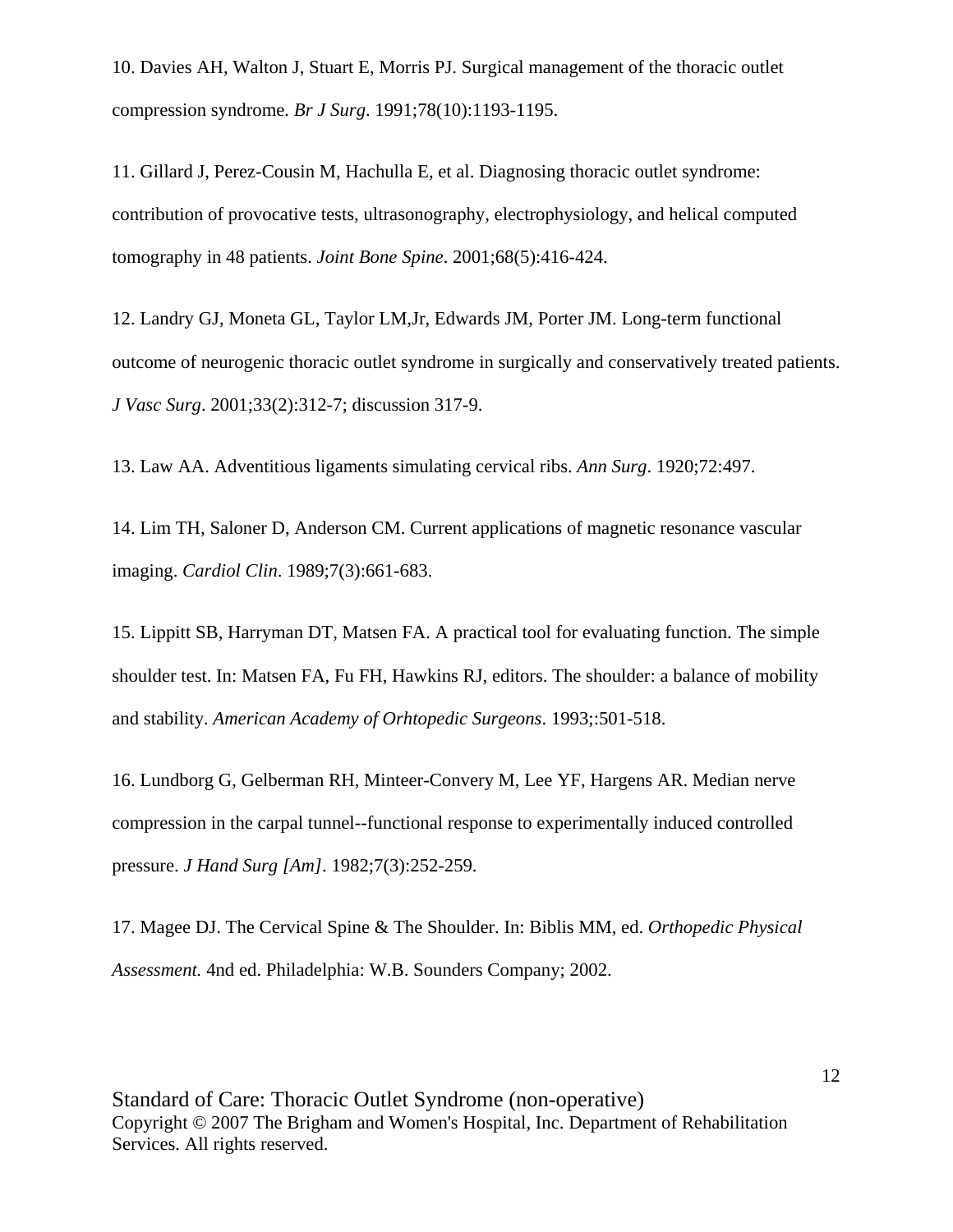18. Makhoul RG, Machleder HI. Developmental anomalies at the thoracic outlet: an analysis of 200 consecutive cases. *J Vasc Surg*. 1992;16(4):534-42; discussion 542-5.

19. Matsen FA,3rd, Antoniou J, Rozencwaig R, Campbell B, Smith KL. Correlates with comfort and function after total shoulder arthroplasty for degenerative joint disease. *J Shoulder Elbow Surg*. 2000;9(6):465-469.

20. Matsen FA,3rd, Ziegler DW, DeBartolo SE. Patient self-assessment of health status and function in glenohumeral degenerative joint disease. *J Shoulder Elbow Surg*. 1995;4(5):345-351.

21. Mattos MA, Londrey GL, Leutz DW, et al. Color-flow duplex scanning for the surveillance and diagnosis of acute deep venous thrombosis. *Journal of Vascular Surgery*. 1992;15(2):366- 375.

22. Moody AR. Magnetic resonance direct thrombus imaging. *J Thromb Haemost*. 2003;1(7):1403-1409.

23. Murphy JB. The clinical significance of cervical rib. *Aust Med J*. 1906;3:514-520.

24. Naafs B, Dagne T. Sensory testing: a sensitive method in the follow-up of nerve involvement. *Int J Lepr Other Mycobact Dis*. 1977;45(4):364-368.

25. Nichols AW. The thoracic outlet syndrome in athletes. *J Am Board Fam Pract*. 1996;9(5):346-355.

26. Oschner A, Gage M, DeBarkey ME. Scalenus anticus syndrome. *Am J Surg*. 1935;28:669.

27. PEET RM, HENRIKSEN JD, ANDERSON TP, MARTIN GM. Thoracic-outlet syndrome: evaluation of a therapeutic exercise program. *Mayo Clin Proc*. 1956;31(9):281-287.

Standard of Care: Thoracic Outlet Syndrome (non-operative) Copyright © 2007 The Brigham and Women's Hospital, Inc. Department of Rehabilitation Services. All rights reserved.

13